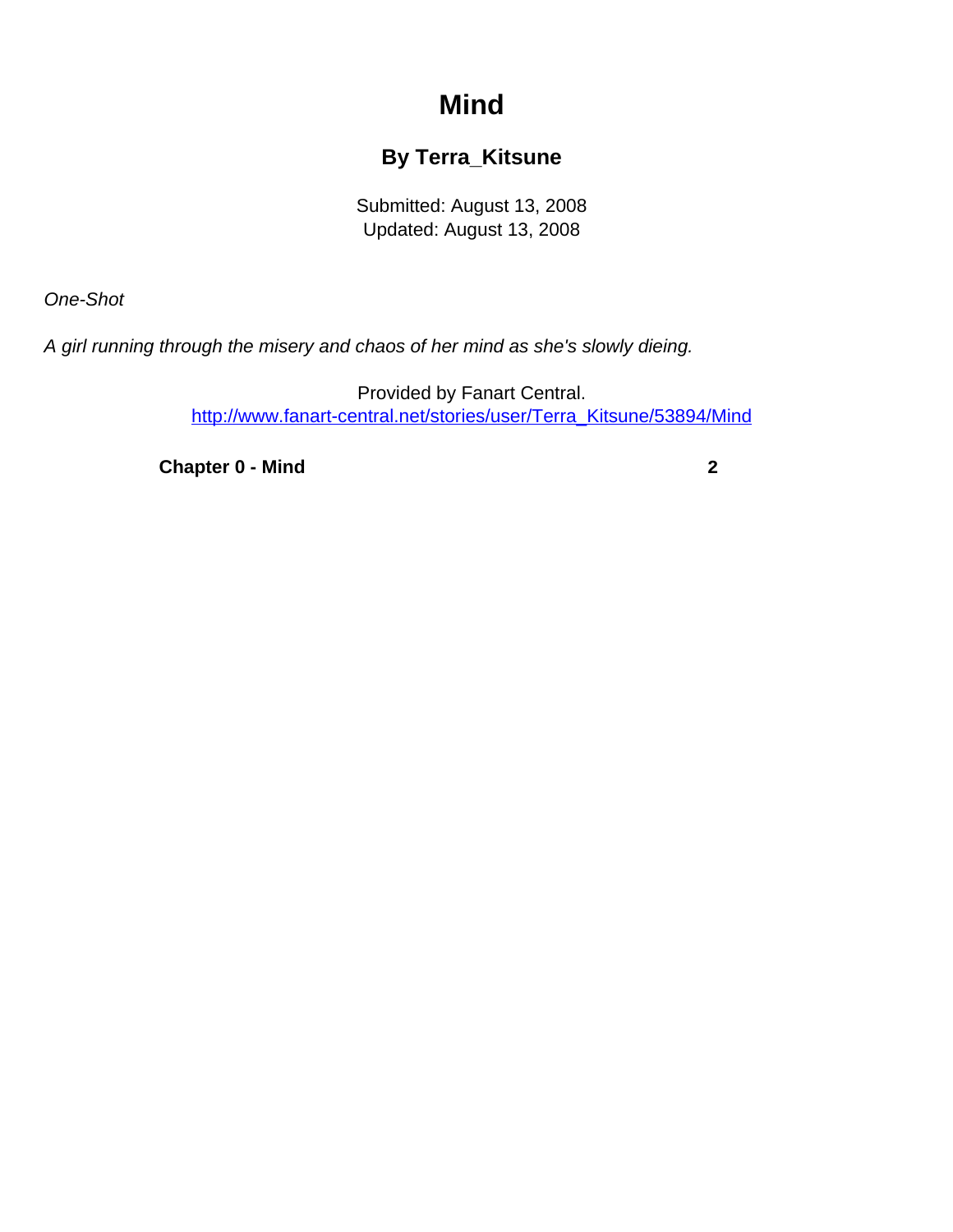## **0 - Mind**

<span id="page-1-0"></span>Her body felt stone cold and she didn't know why. Her eyes were closed to stiff to open. She wanted to move but was to dead to do so. In her mind she started to run, running with all her might through her mind. Chaos was breaking out of her memories of her life. She started to cry not wanting to die but dieing so much inside that she just cried. She tripped inside her mind falling into that that felt like mud. Smeared her clothing her face and worked itself into her hair. She grimaced at the pain that soared through her leg. Screaming out to anything that would hear her but no one came. Images of her past swirled around her, that of mocking laughter of friends, family, and enemies. She crushed her hands closed to her ears trying to clear them out. Whimpering to her self-mumbling them to go away but they wouldn't they just kept getting louder and louder. She tore her eyes open only to see a memory of when she had once fallen as a child. She was crying just like she was then. She dragged herself over to the memory that was playing before her -The child was sitting in the drive way whimpering quietly until her dad had come over picking her up and claming her down. Whispering into her ear 'shh now don't cry nothing but a scratch' – Tears in her eyes swelled up again as she let against it picking herself up with difficulty. But had fallen back down when the memory faded. This time growling at the pain, curling up on her self. She tried once again with a struggle finally able to stand she walked a bit further on seeing memories at either side. She stood still frightened at one memory breathing slowly. – 'I want to die, let me die' she was slightly older in this memory. Her mother paced in front of her red in the face. 'You want to die? Should i just throw you in front of a car and leave you to die? Is that what you want?' The little girl scrunched up tears running down her face. 'No...' was just barely heard from the girl. The mother collapsed holding her daughter to her. – "Mum... dad" she whimpered once again letting the tears flow freely. "Forgive me... please forgive me" The figures of her mother and father stood behind her.

"Why should we forgive you for all the hurt you have given us?" The girl fell forward crying so loudly that she hadn't thought she had ever cried. "Your not our daughter... you worthless girl" then faded away with the memories.

"It's not true... it's not my fault" the girl continued to say to herself. Not handling the pain. She felt sick but she crawled further on.

She didn't know how long she went like that. Passing the memories. Hearing the thoughts of those that she cared for. 'We never loved you' 'Just die and give us peace' She continued to cry none of her memories giving her happiness. Only torment. 'I never liked her, she's only a pest trying to fit in where she doesn't belong'

"Why are you doing this to me?"

"I told you, your better of alone from the hurt but did you listen? nooo"

"Who are you?"

"I'm you" A figure of herself stood in front of her standing causal with a cruel smile upon her face. "I'm the one that's been feeling all your suffering since your bulling in school, now wasn't that nice of me?" her self was sitting motionless not sure what to make of this. "Speechless i see... well isn't that interesting. I thought you would have thanked me for keeping you away from this. Guess I was wrong" "What are you doing?" The other just let the smile fall and looked at her reflection.

"Making you feel that of hatred, that of pain, making you die slowly"

"But why?" She chocked on her words as she said them

"Cause your evil, you deserve all the pain and misery that has built up over the years, you deserve to